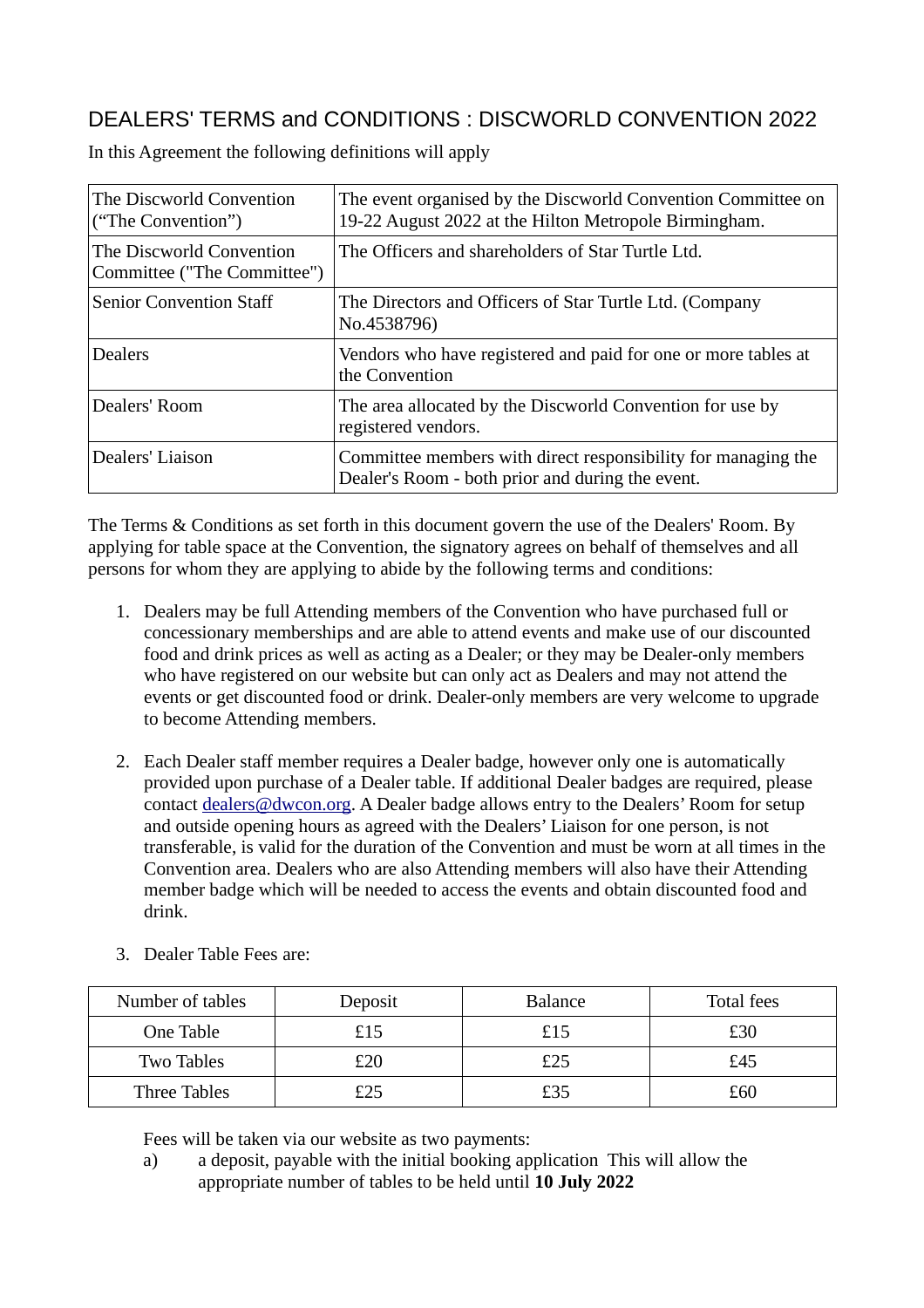- b) a final payment of the balance due by the above date. Failure to pay the balance at this time will result in the tables being reallocated and the deposit forfeited.
- 4. Requests for refunds of deposits must be made to The Committee via email to dealers@dwcon.org no later than the above date. Any refund requests made after this time will be honoured at the sole discretion of The Committee due to the nature of the Convention. If there are any problems please contact the Dealers' Liaison at dealers@dwcon.org.
- 5. The Committee does not condone the sales of any merchandise that violates UK & European intellectual property right laws and will not be held liable for any damages arising from such violation on the part of the Dealers who will remain solely and fully liable for any such breaches. Specifically, copyright marks should be visible on merchandise wherever appropriate. Any products or items of merchandise that might be considered illegitimate and/or unlawful in the opinion of the Senior Convention Staff and/or has been brought to their attention by an appropriate and competent authority must be immediately removed by the dealer concerned. Any dealer who persists in offering the said merchandise for sale after being requested to remove it will be barred from the Dealer room and ejected from the Convention. All monies paid by or on behalf of the offending Dealer will be forfeit.
- 6. There will be no open display of adult material. The Committee reserves the right to determine whether material should be classed as "adult".
- 7. Merchandise MUST NOT be sold from hotel bedrooms or any area outside the designated Dealers' Room. Anyone found doing so would be referred to hotel security. Any other illegal activities will also be referred to the proper authorities.
- 8. Any Dealers' tables not claimed by NOON on the Friday of the event without prior arrangement will be considered forfeit and will be reclaimed by the Committee. If there is a problem, please contact the Dealers' Liaison to advise that you are running late, either through the hotel on the days of the Convention or at dealers@dwcon.org.
- 9. If any Dealer is disruptive, disregards the rules, harasses customers, other Dealers, hotel staff or the general public and is not amenable to correction, action will be taken by the Senior Convention Staff. Complaints will be taken seriously and the action taken may include the immediate expulsion of the offending person and notification made to proper authorities. All members, including Dealers, agree to follow The Convention Policies set out at https://2022.dwcon.org/about-convention/rules-and-policies/
- 10. No annoying or distracting displays or effects will be allowed. Lighting in the Dealer Room may not be sufficient for viewing of all materials. Therefore displays with non-intrusive self-contained lighting (such as prefabricated cabinets) will be permitted. Further nonintrusive lighting may be permitted, but this must be specified at the time of booking whether or not a mains connection is needed. If in doubt contact dealers@dwcon.org.
- 11. No used clothing is to be displayed or sold unless it is freshly laundered. Failure to meet this requirement will result in the Dealer being asked to remove such items and/or the expulsion of the Dealer from the convention.
- 12. The selling of weaponry or potentially dangerous items must be pre-arranged with the Discworld Convention at the time of booking. All responsibility for injury due to the handling of such items is the sole responsibility of the Dealer. All items of this nature MUST